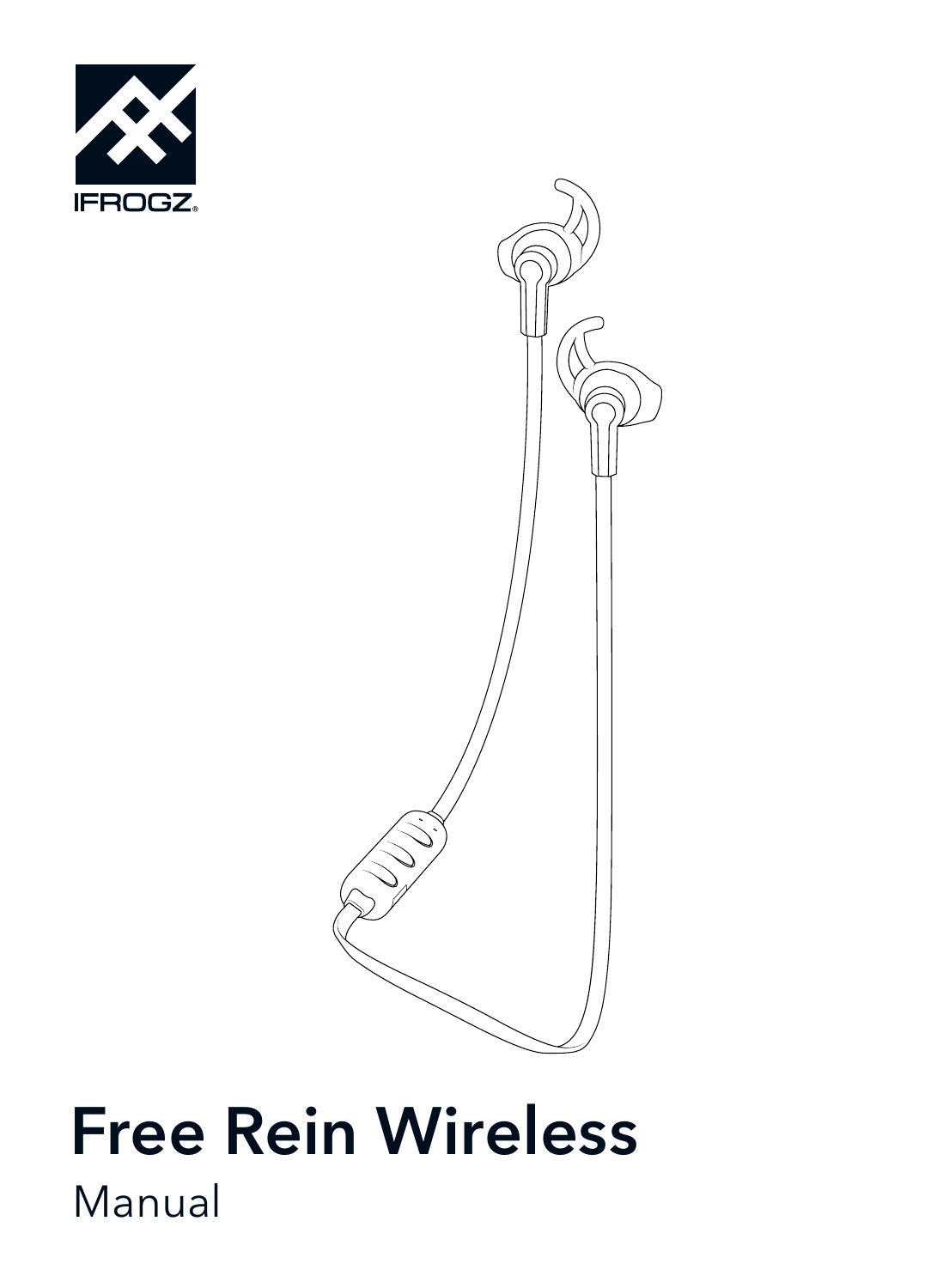

### Introduction

Free Rein Wireless earbuds sit comfortably and securely in your ears and give you easy access to your music and call controls.

2

# Wireless Control

The simple, built-in controls on your Free Rein Wireless earbuds let you move freely throughout your day.

#### Button Functions:

Plus Button (Up button)

- Quick press Volume up
- Long press Track next song

Middle button (Center button)

- Quick press Play/Pause/ Answer call/End call
- Medium press Voice control
- Long press Power on/ Power off/Deny call

Minus Button (Down button)

- Quick press Volume down
- Long press Track previous song



# Power and Pair

Ensure your device's Bluetooth® connection is on.

- 1. Press and hold the Power button for five seconds until the light flashes red and blue, indicating pairing mode. The next time you turn the earbuds on, you only need to press and hold the Power button for three seconds.
- 2. On your device, select "IFROGZ Free Rein Wireless." Complete any additional pairing steps based on your device. The LED will flash blue every five seconds while your earbuds are on and paired.
- 3. To turn your earbuds off, press and hold the Power button for three seconds. The LED will flash red until they are powered off.

# 4

3

# Charge

To charge your earbuds, connect the micro USB end of the included charging cable to the port on the side of the wireless control and the USB end to your preferred USB outlet. The LED will light red while they are charging and will turn off when they are fully charged.